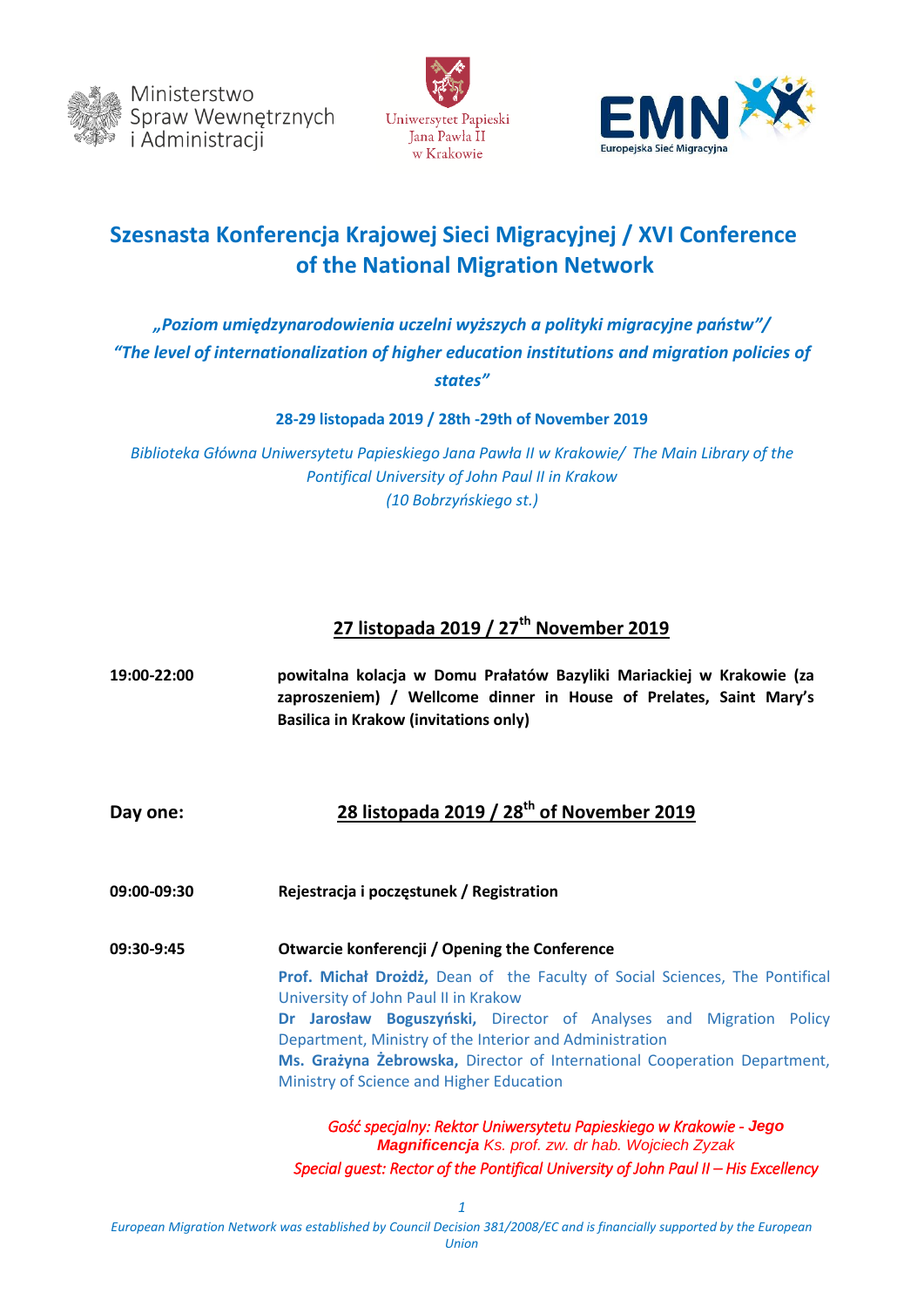





 *Professor Wojciech Zyzak*

| 9:45-10:15  | Wykład wprowadzający/ Introductory lecture<br>Prof. Maciej Duszczyk, Vice-Rector for Research and International Relations,<br><b>University of Warsaw</b>                                                                                                                                      |
|-------------|------------------------------------------------------------------------------------------------------------------------------------------------------------------------------------------------------------------------------------------------------------------------------------------------|
| 10:15-12:15 | Panel 1: Rola międzynarodowej wymiany studenckiej dla państw docelowej<br>migracji                                                                                                                                                                                                             |
|             | Panel 1: The role of international student exchange programs for countries<br>of destination                                                                                                                                                                                                   |
|             | <b>Expert 1: Ms. Laura Corrado, Head of Unit, DG Home, EC</b><br>Expert 2: Prof. Krzysztof Kozłowski, Vice Rector for Teaching and Student<br>Affairs, SGH Warsaw School of Economics<br>Expert 2: Ms. Lesley Wilson, Secretary General of the European University<br><b>Association (tbc)</b> |
|             | <b>Expert 4: Representative of Canadian embassy</b><br><b>Expert 5: Representative of US embassy (tbc)</b>                                                                                                                                                                                     |
|             | <b>Expert 6: Representative of Australian embassy (tbc)</b>                                                                                                                                                                                                                                    |
|             | <b>Chair: Prof. Michał Drożdż:</b> representative of The Pontifical University of John<br>Paul II in Krakow                                                                                                                                                                                    |
| 12:15-12:30 | Dyskusja i podsumowanie 1 panelu / Discussion and concluding remarks of<br>1 Panel                                                                                                                                                                                                             |
| 12:30-13:45 | Lunch                                                                                                                                                                                                                                                                                          |
| 13:45-15:45 | Panel 2: Migracje studenckie w politykach migracyjnych państw                                                                                                                                                                                                                                  |
|             | Panel 2: Student migrations in the migration policies of states                                                                                                                                                                                                                                |
|             | Expert 1: Ms. Anni Kallio, International Higher Education Cooperation Unit,<br><b>Finland</b>                                                                                                                                                                                                  |
|             | <b>Expert 2: Ms. Anne Sheridan, EMN Ireland</b>                                                                                                                                                                                                                                                |
|             | Expert 3: Ms. Justyna Jarząbska, EMN Poland<br><b>Expert 4: Mr. Adolfo Sommarribas, EMN Luxembourg</b>                                                                                                                                                                                         |
|             | <b>Expert 5: Representative of EMN The Netherlands (tbc)</b>                                                                                                                                                                                                                                   |
|             | <b>Expert 6: Representative of EMN Italy (tbc)</b>                                                                                                                                                                                                                                             |
|             | <b>Expert 7: Representative of EMN UK (tbc)</b>                                                                                                                                                                                                                                                |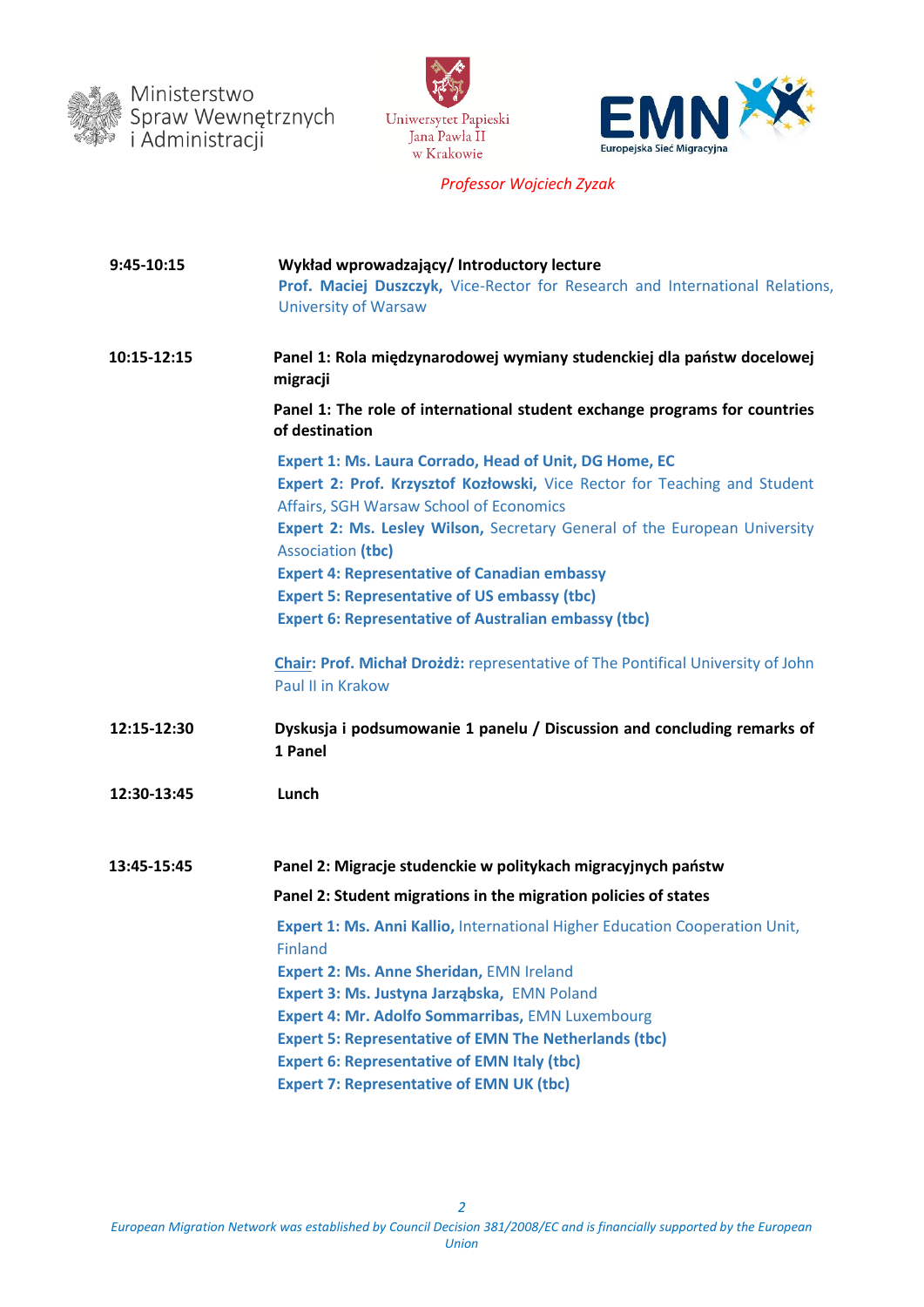

Ministerstwo Spraw Wewnętrznych<br>i Administracji **Chair: Ms.** 





**Joanna Sosnowska,** Coordinator of the Polish Migration Network, Head of Unit for the European Migration Network and Prevention against Trafficking in Human Being, Ministry of the Interior and Administration of Poland

| 15:45-16:00     | Dyskusja i podsumowanie 2 panelu /Discussion and concluding remarks of<br><b>II Panel</b>                                                                                                                                                                                                                                                                                                                                                                                                                                                                              |
|-----------------|------------------------------------------------------------------------------------------------------------------------------------------------------------------------------------------------------------------------------------------------------------------------------------------------------------------------------------------------------------------------------------------------------------------------------------------------------------------------------------------------------------------------------------------------------------------------|
| 16:30-18:30     | spacer po Krakowie z przewodnikiem/ Guided tour in Krakow                                                                                                                                                                                                                                                                                                                                                                                                                                                                                                              |
| Day two:        | 29 listopada 2019 / 29 <sup>th</sup> of November 2019                                                                                                                                                                                                                                                                                                                                                                                                                                                                                                                  |
| 09:30-10:00     | Rejestracja i poczęstunek / Coffee break and registration                                                                                                                                                                                                                                                                                                                                                                                                                                                                                                              |
| $10:00 - 12:00$ | Panel 3: Mobilność studentów międzynarodowych                                                                                                                                                                                                                                                                                                                                                                                                                                                                                                                          |
|                 | Panel 3: Mobility of international students                                                                                                                                                                                                                                                                                                                                                                                                                                                                                                                            |
|                 | Expert 1: Ms. Agnieszka Stefaniak-Hrycko, Deputy Director of NAWA (The<br><b>Polish National Agency for Academic Exchange)</b><br>Expert 2: Mr. Sergiusz Najar, member of Supervisory Board of "Perspektywy"<br>Education Foundation, Mrs Julia Łysik, Coordinator "Study in Poland"<br>Perspektywy Education Foundation<br>Expert 3: Mr. Kiryl Salata, Head of Education Department, representative of<br><b>EWL Group</b><br>Expert 4: Mr. Przemysław Skrodzki, Deputy Director of International<br>Cooperation Department, Ministry of Science and Higher Education |
|                 | Chair: Dr Katarzyna Drąg, representative of Pontifical University of John Paul<br>Ш                                                                                                                                                                                                                                                                                                                                                                                                                                                                                    |
| 12:00-12:15     | Dyskusja i podsumowanie 3 panelu / Discussion and concluding remarks of<br>Panel 3                                                                                                                                                                                                                                                                                                                                                                                                                                                                                     |
| 12:15-13:30     | Przerwa obiadowa / Lunch                                                                                                                                                                                                                                                                                                                                                                                                                                                                                                                                               |